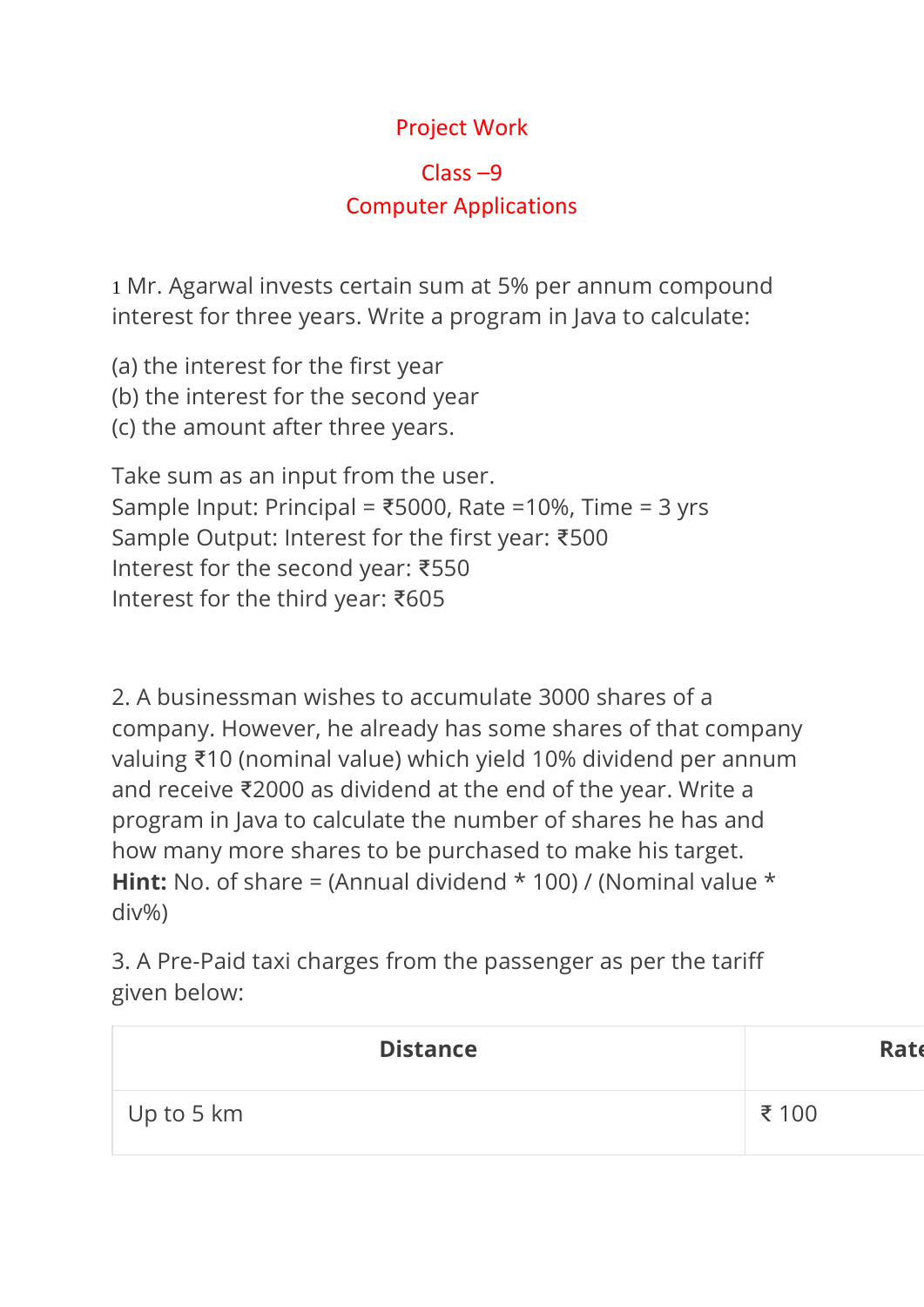| <b>Distance</b>    | <b>Rate</b> |
|--------------------|-------------|
| For the next 10 km | ₹ 10/km     |
| For the next 10 km | ₹ 8/km      |
| More than 25 km    | ₹ 5/km      |

Write a program to input the distance covered and calculate the amount paid by the passenger. The program displays the printed bill with the details given below:

| Taxi No.         |  |
|------------------|--|
| Distance covered |  |
| Amount           |  |

4. Given below is a hypothetical table showing rate of income tax for an India citizen, who is below or up to 60 years.

| Taxable income (TI) in ₹                                      | <b>Income Ta</b>                |
|---------------------------------------------------------------|---------------------------------|
| Up to ₹ 2,50,000                                              | <b>Nil</b>                      |
| More than ₹ 2,50,000 and less than or equal to ₹<br>5,00,000  | $(TI - 1,60,000) * 1$           |
| More than ₹ 5,00,000 and less than or equal to ₹<br>10,00,000 | $(TI - 5,00,000) * 2$<br>34,000 |
| More than ₹ 10,00,000                                         | $(TI - 10,00,000)$ *<br>94,000  |

Write a program to input the name, age and taxable income of a person. If the age is more than 60 years then display the message "Wrong Category". If the age is less than or equal to 60 years then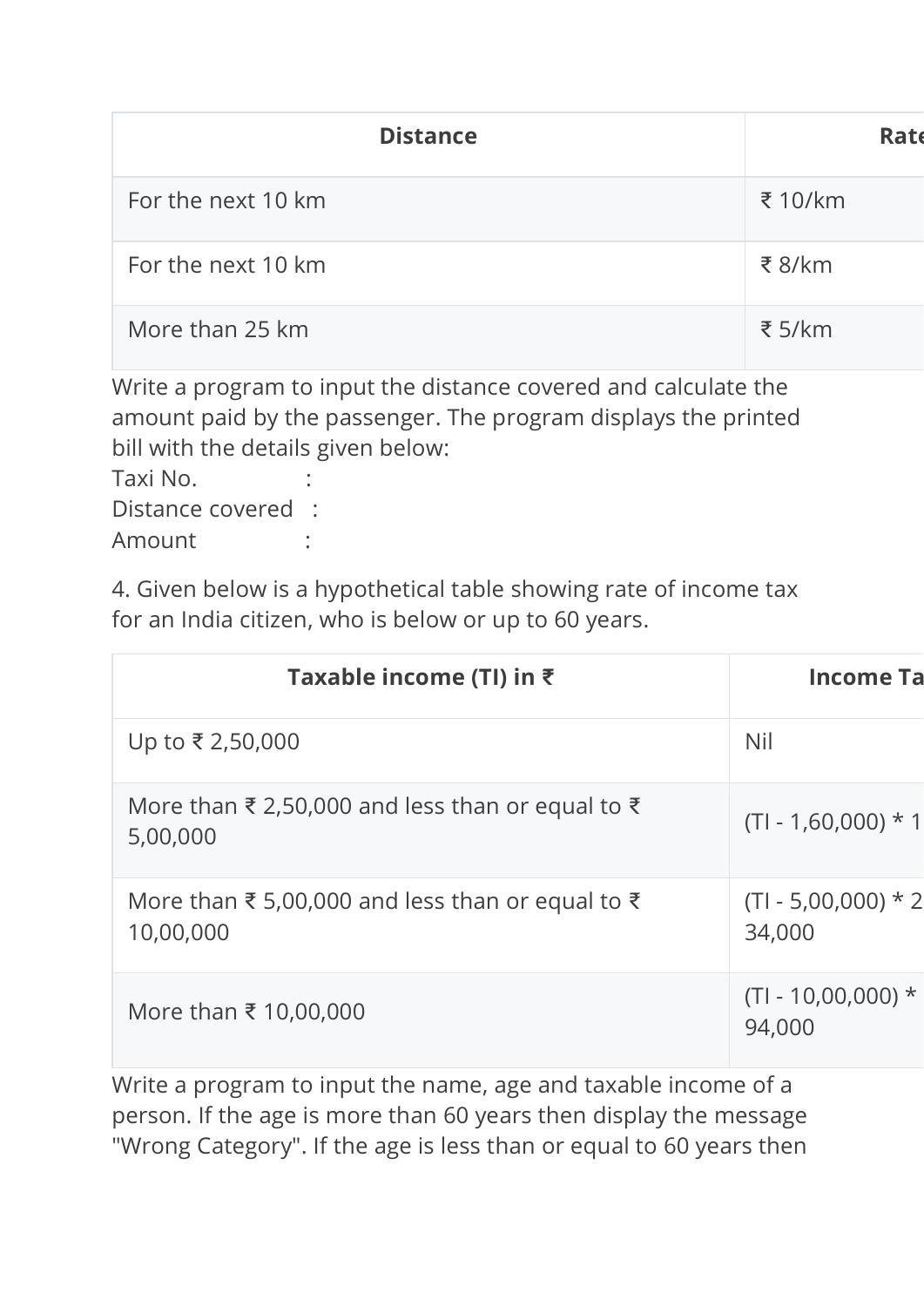compute and display the income tax payable along with the name of tax payer, as per the table given above.

5. The volume of solids, viz. cuboid, cylinder and cone can be calculated by the formula:

- 1. Volume of a cuboid  $(v = | *b * h)$
- 2. Volume of a cylinder ( $v = \pi^* r^2 h$ )
- 3. Volume of a cone (v =  $(1/3)*π*r<sup>2</sup>*h$ )

Using a switch case statement, write a program to find the volume of different solids by taking suitable variables and data types.

6. A Mega Shop has different floors which display varieties of dresses as mentioned below:

- 1. Ground floor : Kids Wear
- 2. First floor : Ladies Wear
- 3. Second floor : Designer Sarees
- 4. Third Floor : Men's Wear

The user enters floor number and gets the information regarding different items of the Mega shop. After shopping, the customer pays the amount at the billing counter and the shopkeeper prints the bill in the given format:

Name of the Shop: City Mart Total Amount: Visit Again!!

Write a program to perform the above task as per the user's choice.

7. Write a program using switch case to display different seasons in a year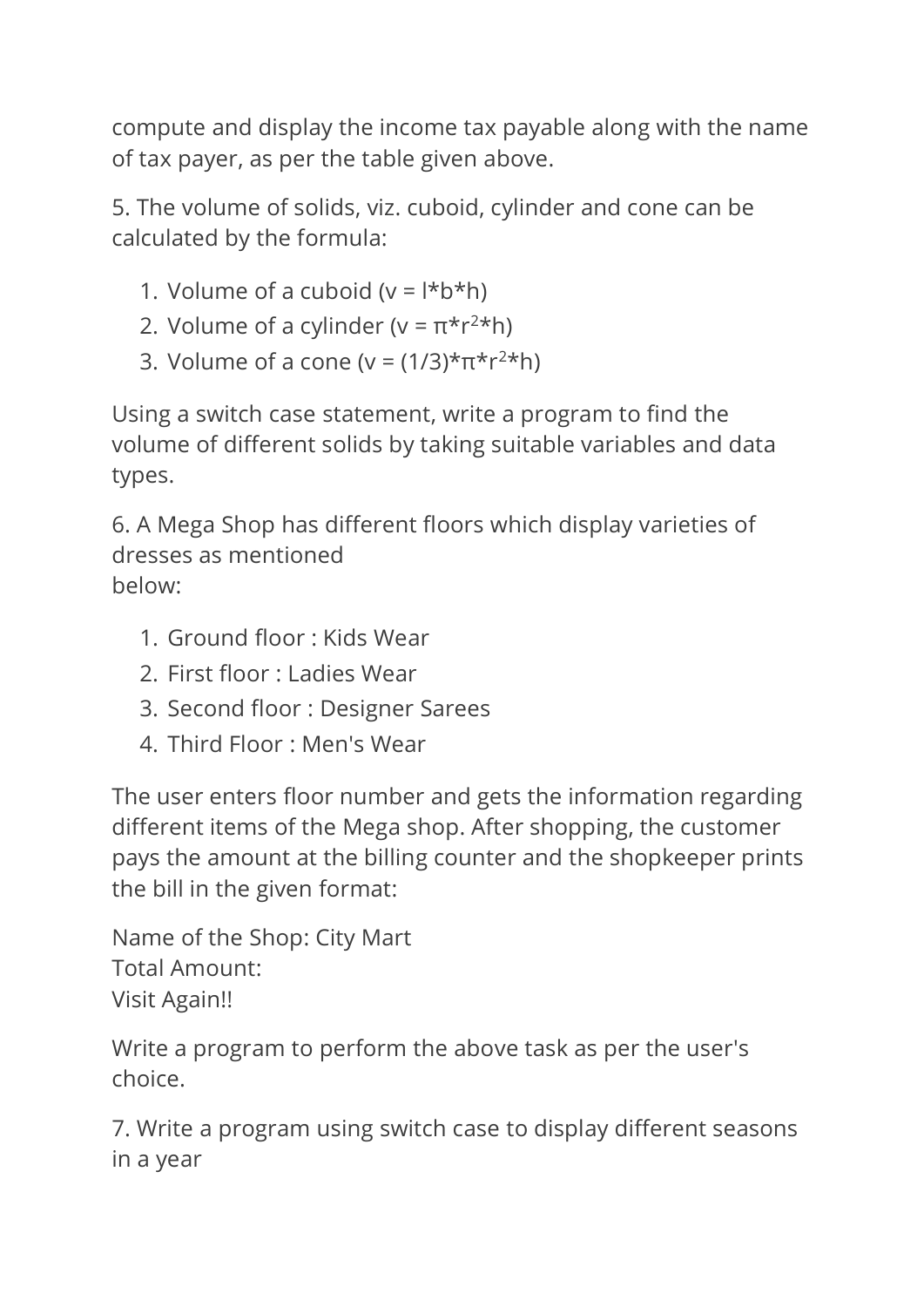8. 'Kumar Electronics' has announced the following seasonal discounts on purchase of certain items.

| <b>Purchase Amount</b> | <b>Discount on Laptop</b> | <b>Discount on De</b> |
|------------------------|---------------------------|-----------------------|
| Up to ₹ 25000          | $0.0\%$                   | 5.0%                  |
| ₹ 25,001 to ₹ 50,000   | 5%                        | 7.5%                  |
| ₹ 50,001 to ₹ 1,00,000 | 7.5%                      | 10.0%                 |
| More than ₹ 1,00,000   | 10.0%                     | 15.0%                 |

Write a program to input name, amount of purchase and the type of purchase (`L' for Laptop and 'D' for Desktop) by a customer. Compute and print the net amount to be paid by a customer along with his name.

(Net amount = Amount of purchase - discount)

9. Write a program to enter any 50 numbers and check whether they are divisible by 5 or not. If divisible then perform the following tasks:

(a) Display all the numbers ending with the digit 9.

(b) Count those numbers ending with 0 (zero).

10. Write a program to display the sum of the following series

a)  $S = 1/a + 1/a^2 + 1/a^3 + ... + 1/a^n$ 

b)  $S = x/2 + x/5 + x/8 + x/11 + ... + x/200$ 

11) Write a program to input Principal (p), Rate (r) and Time (t). Calculate and display the amount, which is compounded annually for each year by using the formula:

Simple Interest (si) = (prt) / 100

$$
p = p + si
$$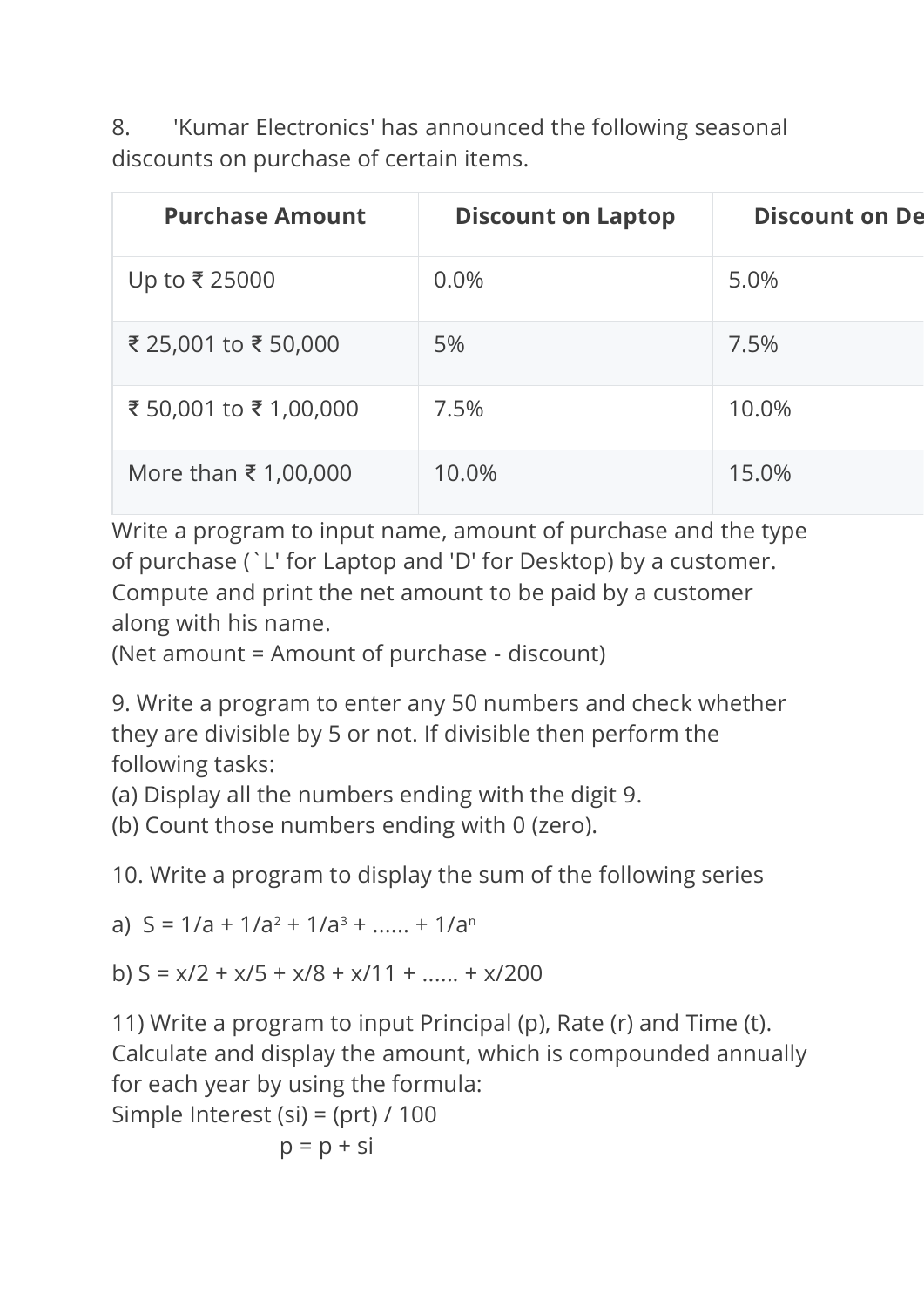[**Hint**: The amount after each year is the Principal for the next year]

12) Write a menu driven class to accept a number from the user and check whether it is a Palindrome or a Perfect number. (a) Palindrome number: (A number is a Palindrome which when

read in reverse order is same as in the right order)

**Example:** 11, 101, 151 etc.

(b) Perfect number: (A number is called Perfect if it is equal to the sum of its factors other than the number itself.)

**Example:**  $6 = 1 + 2 + 3$ 

13) Write a program to input a number. Check and display whether it is a Niven number or not. (A number is said to be Niven which is divisible by the sum of its digits). Example: Sample Input 126 Sum of its digits =  $1 + 2 + 6 = 9$  and 126 is divisible by 9.

14) Write a program to accept a number and check whether it is a 'Spy Number' or not. (A number is spy if the sum of its digits equals the product of its digits.) Example: Sample Input: 1124 Sum of the digits =  $1 + 1 + 2 + 4 = 8$ Product of the digits =  $1*1*2*4 = 8$ 

15) Write a program to calculate and display the factorials of all the numbers between 'm' and 'n' (where m<n, m>0, n>0). [**Hint:** factorial of 5 means: 5!=5\*4\*3\*2\*1]

16) Write a program to input a number and perform the following tasks:

(a) to check whether it is a prime number or not

(b) to reverse the number

If the number as well as the reverse is also 'Prime' then display 'Twisted Prime' otherwise 'Not a twisted Prime'.

Sample Input: 167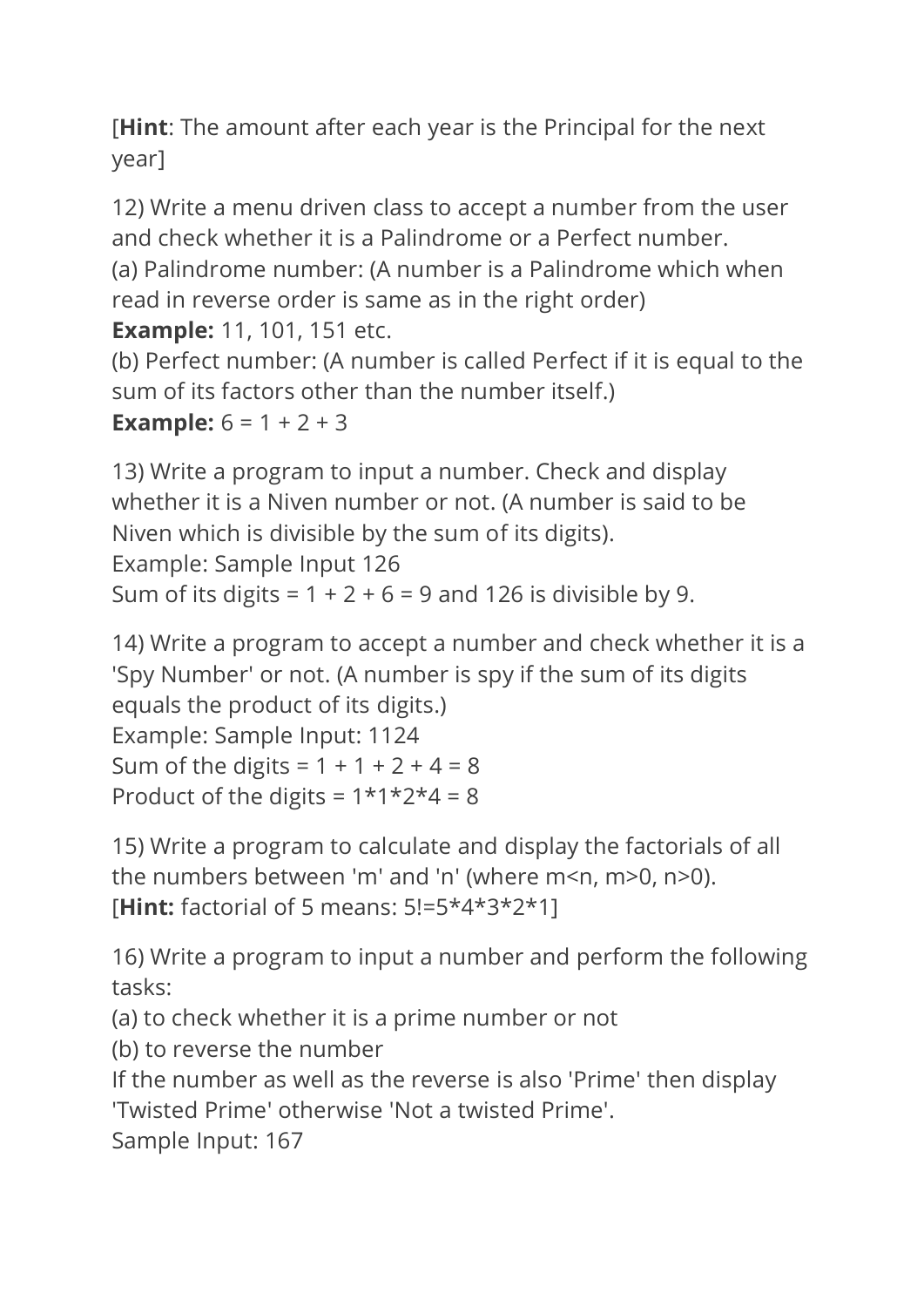Sample Output: 167 and 761 both are prime. It is a 'Twisted Prime'.

17) Write the programs in Java to display the following patterns:

1